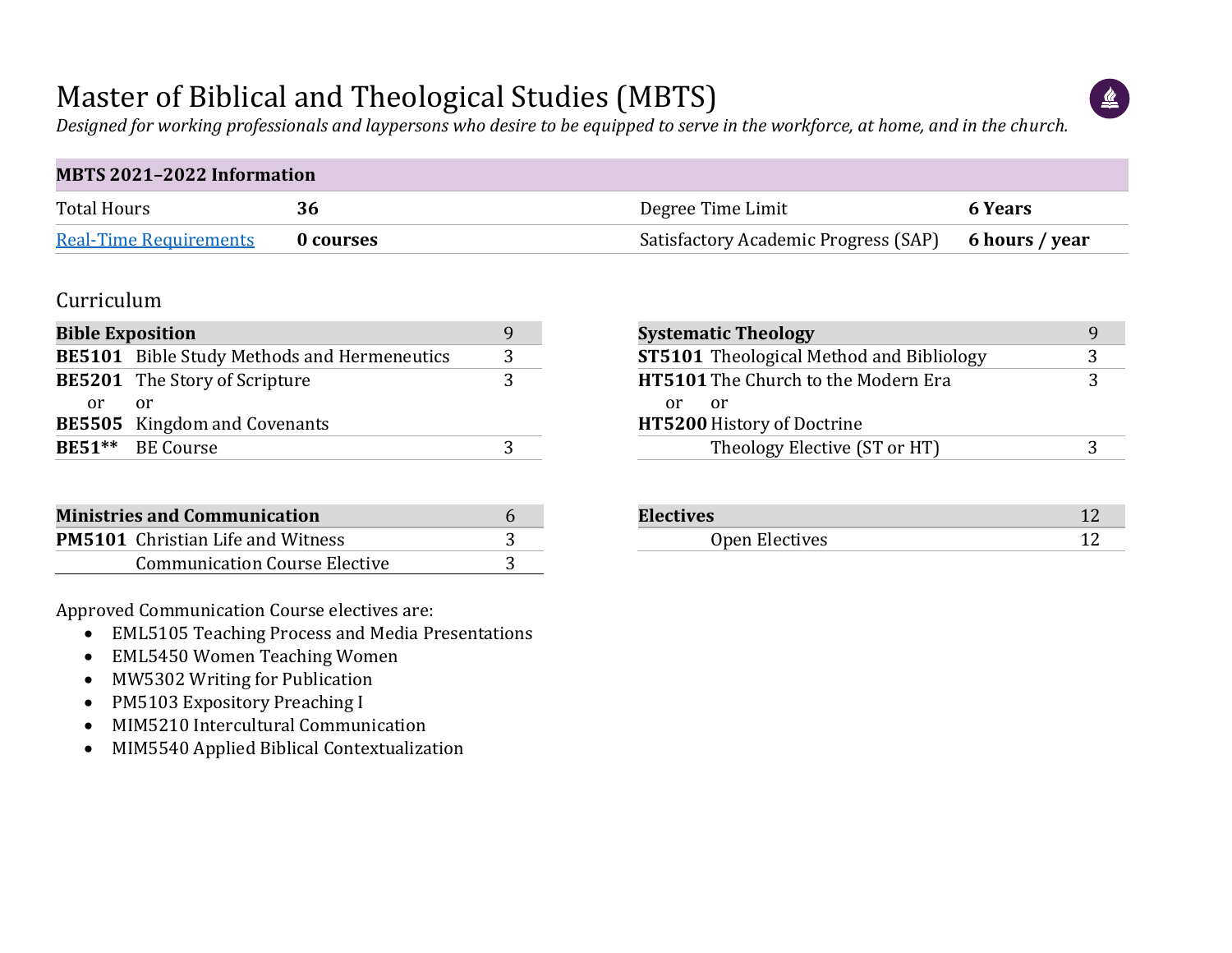

## DALLAS THEOLOGICAL SEMINARY

|      | Fall          |                            |  | $\Box$       | Spring                                   |                                                                  | $\Delta$ | $\boxed{\Box}$ | Summer                               |                                                                 | $\Delta$ | $\Box$         |
|------|---------------|----------------------------|--|--------------|------------------------------------------|------------------------------------------------------------------|----------|----------------|--------------------------------------|-----------------------------------------------------------------|----------|----------------|
| Year | <b>BE5101</b> | <b>Bible Study Methods</b> |  | 3            | <b>PM5101</b>                            | Christian Life & Witness                                         |          | 3              | <b>BE5201</b><br>or<br><b>BE5505</b> | <b>Story of Scripture</b><br>or<br><b>Kingdom and Covenants</b> |          | $\overline{3}$ |
|      | ST5101        | <b>Theological Method</b>  |  | 3            | HT5101<br><sub>or</sub><br><b>HT5200</b> | The Church to the Modern Era<br>or<br><b>History of Doctrine</b> |          | 3              |                                      | Elective (Open)                                                 |          | $\overline{3}$ |
|      |               | Total                      |  | 6            |                                          | Total                                                            |          | 6              |                                      | Total                                                           |          | 6              |
| Year | BE51**        | <b>BE Elective</b>         |  | 3            |                                          | Elective (Open)                                                  |          | 3              |                                      |                                                                 |          |                |
| 2    |               | Elective (Theology)        |  | 3            |                                          | Elective (Open)                                                  |          | $\overline{3}$ |                                      |                                                                 |          |                |
|      |               | Elective (Open)            |  | 3            |                                          | Elective (Open)                                                  |          | $\overline{3}$ |                                      |                                                                 |          |                |
|      |               |                            |  |              |                                          |                                                                  |          |                |                                      |                                                                 |          |                |
|      |               | Total                      |  | $\mathbf{q}$ |                                          | Total                                                            |          | 9              |                                      | Total                                                           |          |                |

# DALLAS THEOLOGICAL SEMINARY

Degree Plan: MBTS 3-Semester Plan (2021-22)

|      | Spring        |                                     |  | $\square$ | Summer                                   |                                                                     | $\Delta$ | $\Box$         | Fall   |                     | Δ | $\Box$ |
|------|---------------|-------------------------------------|--|-----------|------------------------------------------|---------------------------------------------------------------------|----------|----------------|--------|---------------------|---|--------|
| Year | <b>BE5101</b> | <b>Bible Study Methods</b>          |  | 3         | <b>BE5201</b> or<br><b>BE5505</b>        | The Story of Scripture<br>-or<br><b>Kingdom &amp; Covenants</b>     |          | 3              | BE51** | <b>BE Elective</b>  |   |        |
|      | ST5101        | <b>Theological Method</b>           |  | 3         |                                          | Elective (Open)                                                     |          | $\overline{3}$ |        | Elective (Theology) |   |        |
|      | <b>PM5101</b> | <b>Christian Life &amp; Witness</b> |  | 3         |                                          | <b>Communication Elective</b>                                       |          | $\overline{3}$ |        | Elective (Open)     |   |        |
|      |               | Elective (Open)                     |  | 3         | HT5101<br><sub>or</sub><br><b>HT5200</b> | The Church to the Modern<br>Era<br>or<br><b>History of Doctrine</b> |          | 3              |        | Elective (Open)     |   |        |
|      |               |                                     |  |           |                                          |                                                                     |          |                |        |                     |   |        |
|      |               | Total                               |  | 12        |                                          | Total                                                               |          | 12             |        | Total               |   | 12     |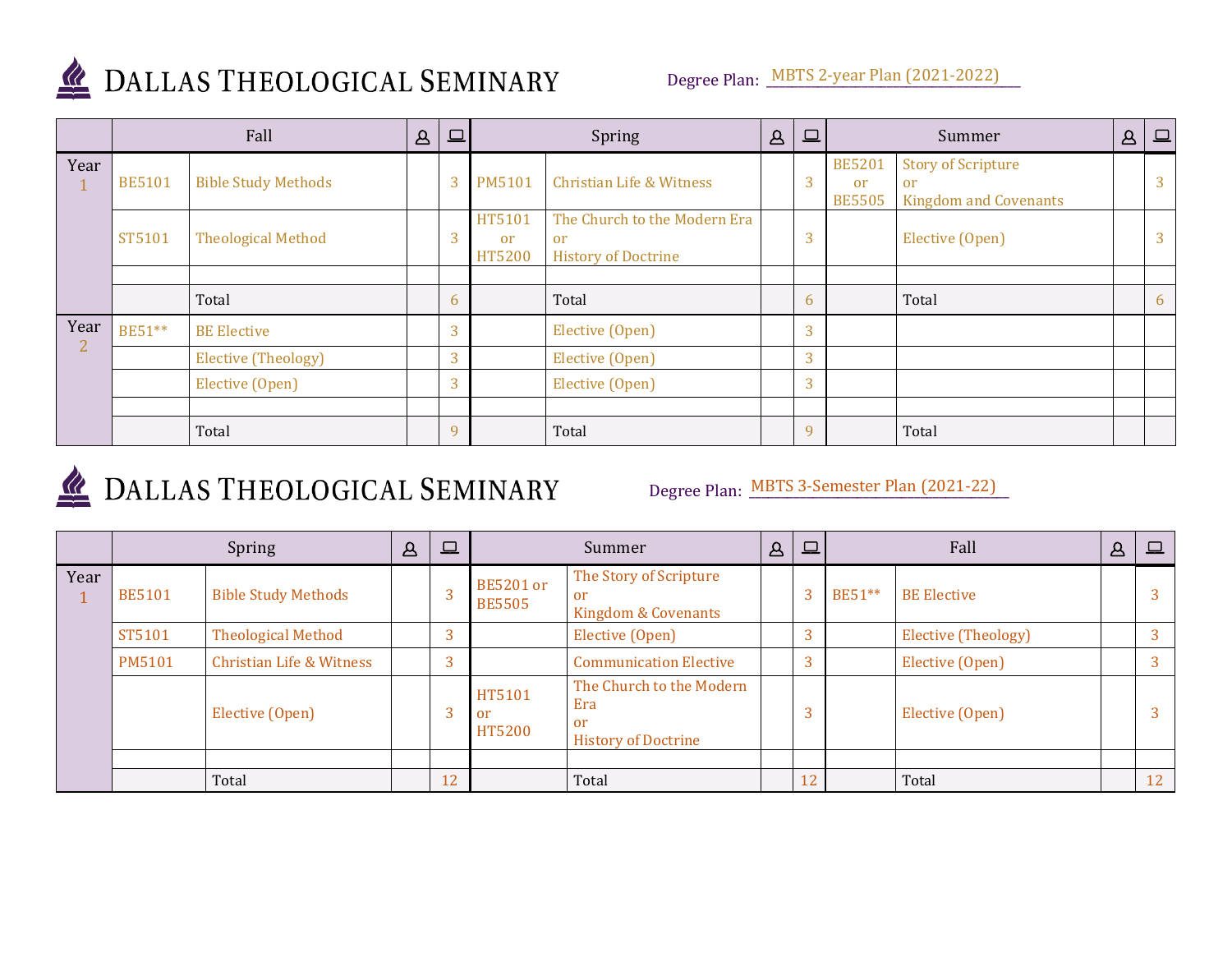

## DALLAS THEOLOGICAL SEMINARY

Degree Plan: MBTS 3-Year Plan (2021-2022)

|                      | Fall                                     |                                                                     | $\Delta$ | $\qquad \qquad \Box$ |        | Spring                    | $\Delta$ | $\qquad \qquad \Box$ |                                      | Summer                                                          | $\Delta$ | $\boxed{\square}$ |
|----------------------|------------------------------------------|---------------------------------------------------------------------|----------|----------------------|--------|---------------------------|----------|----------------------|--------------------------------------|-----------------------------------------------------------------|----------|-------------------|
| Year<br>$\mathbf{1}$ | <b>BE5101</b>                            | <b>Bible Study Methods</b>                                          |          | 3                    | ST5101 | <b>Theological Method</b> |          | 3                    | <b>BE5201</b><br>or<br><b>BE5505</b> | <b>Story of Scripture</b><br>or<br><b>Kingdom and Covenants</b> |          | 3                 |
|                      |                                          |                                                                     |          |                      |        |                           |          |                      |                                      |                                                                 |          |                   |
|                      |                                          | Total                                                               |          | 3                    |        | Total                     |          | 3                    |                                      | Total                                                           |          | 3                 |
| Year                 | PM5101                                   | <b>Christian Life &amp; Witness</b>                                 |          | 3                    |        | Elective (Open)           |          | 3                    |                                      | <b>Elective (Theology)</b>                                      |          | 3                 |
| $\overline{2}$       | HT5101<br><sub>or</sub><br><b>HT5200</b> | The Church to the Modern<br>Era<br>or<br><b>History of Doctrine</b> |          | $\overline{3}$       | BE51** | <b>BE Elective</b>        |          | 3                    |                                      | Elective (Open)                                                 |          | $\overline{3}$    |
|                      |                                          |                                                                     |          |                      |        |                           |          |                      |                                      |                                                                 |          |                   |
|                      |                                          |                                                                     |          |                      |        |                           |          |                      |                                      |                                                                 |          |                   |
|                      |                                          | Total                                                               |          | 6                    |        | Total                     |          | 6                    |                                      | Total                                                           |          | 6                 |
| Year                 |                                          | Elective (Open)                                                     |          | 3                    |        | Elective (Open)           |          | 3                    |                                      |                                                                 |          |                   |
| 3                    |                                          | <b>Communication Elective</b>                                       |          | 3                    |        |                           |          |                      |                                      |                                                                 |          |                   |
|                      |                                          |                                                                     |          |                      |        |                           |          |                      |                                      |                                                                 |          |                   |
|                      |                                          |                                                                     |          |                      |        |                           |          |                      |                                      |                                                                 |          |                   |
|                      |                                          | Total                                                               |          | 6                    |        | Total                     |          | 3                    |                                      | Total                                                           |          |                   |
| Year                 |                                          |                                                                     |          |                      |        |                           |          |                      |                                      |                                                                 |          |                   |
| $\overline{4}$       |                                          |                                                                     |          |                      |        |                           |          |                      |                                      |                                                                 |          |                   |
|                      |                                          | Total                                                               |          |                      |        | Total                     |          |                      |                                      | Total                                                           |          |                   |



| Registration: | Spring/Winter:<br>Summer:<br>Fall: | October 1 – Nov 1<br>March 1 – April 1<br>June $1$ –July $1$ |
|---------------|------------------------------------|--------------------------------------------------------------|
|               |                                    |                                                              |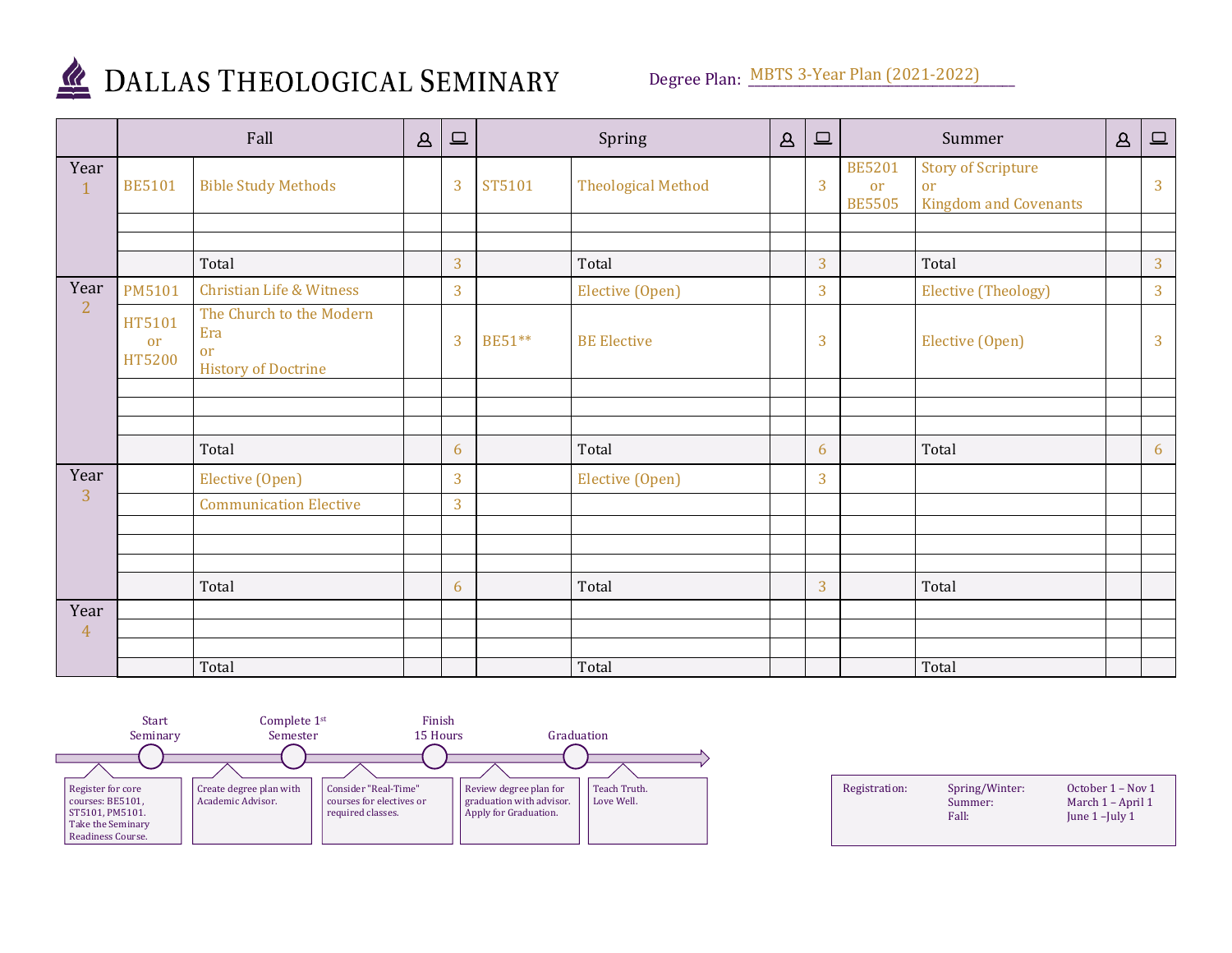

## DALLAS THEOLOGICAL SEMINARY

|                        | Fall          |                                     | $\Delta$ | 旦              |                        | Spring                                                              | $\Delta$ | $\boxed{\square}$ |                                             | Summer                                                          | $\Delta$ | $\Box$         |
|------------------------|---------------|-------------------------------------|----------|----------------|------------------------|---------------------------------------------------------------------|----------|-------------------|---------------------------------------------|-----------------------------------------------------------------|----------|----------------|
| Year<br>$\mathbf{1}$   | <b>BE5101</b> | <b>Bible Study Methods</b>          |          | 3              | ST5101                 | <b>Theological Method</b>                                           |          | 3                 | <b>BE5201</b><br><b>or</b><br><b>BE5505</b> | <b>Story of Scripture</b><br>or<br><b>Kingdom and Covenants</b> |          | 3              |
|                        |               |                                     |          |                |                        |                                                                     |          |                   |                                             |                                                                 |          |                |
|                        |               |                                     |          |                |                        |                                                                     |          |                   |                                             |                                                                 |          |                |
|                        |               | Total                               |          | 3              |                        | Total                                                               |          | 3                 |                                             | Total                                                           |          | $\overline{3}$ |
| Year<br>$\overline{2}$ | <b>PM5101</b> | <b>Christian Life &amp; Witness</b> |          | 3              | HT5101<br>or<br>HT5200 | The Church to the Modern<br>Era<br>or<br><b>History of Doctrine</b> |          | 3                 |                                             | Elective (Open)                                                 |          | $\overline{3}$ |
|                        |               |                                     |          |                |                        |                                                                     |          |                   |                                             |                                                                 |          |                |
|                        |               |                                     |          |                |                        |                                                                     |          |                   |                                             |                                                                 |          |                |
|                        |               | Total                               |          | 3              |                        | Total                                                               |          | 3                 |                                             | Total                                                           |          | $\overline{3}$ |
| Year                   | BE51**        | <b>BE</b> Elective                  |          | 3              |                        | Elective (Open)                                                     |          | 3                 |                                             | <b>Elective (Theology)</b>                                      |          | 3              |
| 3                      |               |                                     |          |                |                        |                                                                     |          |                   |                                             |                                                                 |          |                |
|                        |               |                                     |          |                |                        |                                                                     |          |                   |                                             |                                                                 |          |                |
|                        |               | Total                               |          | 3              |                        | Total                                                               |          | 3                 |                                             | Total                                                           |          | 3              |
| Year<br>4              |               | <b>Communication Elective</b>       |          | 3              |                        | Elective (Open)                                                     |          | 3                 |                                             | Elective (Open)                                                 |          | $\overline{3}$ |
|                        |               |                                     |          |                |                        |                                                                     |          |                   |                                             |                                                                 |          |                |
|                        |               | Total                               |          | $\overline{3}$ |                        | Total                                                               |          | 3                 |                                             | Total                                                           |          | $\overline{3}$ |



| Registration: | Spring/Winter:<br>Summer:<br>Fall: | October 1 – Nov 1<br>March 1 – April 1<br>June $1$ –July $1$ |
|---------------|------------------------------------|--------------------------------------------------------------|
|               |                                    |                                                              |